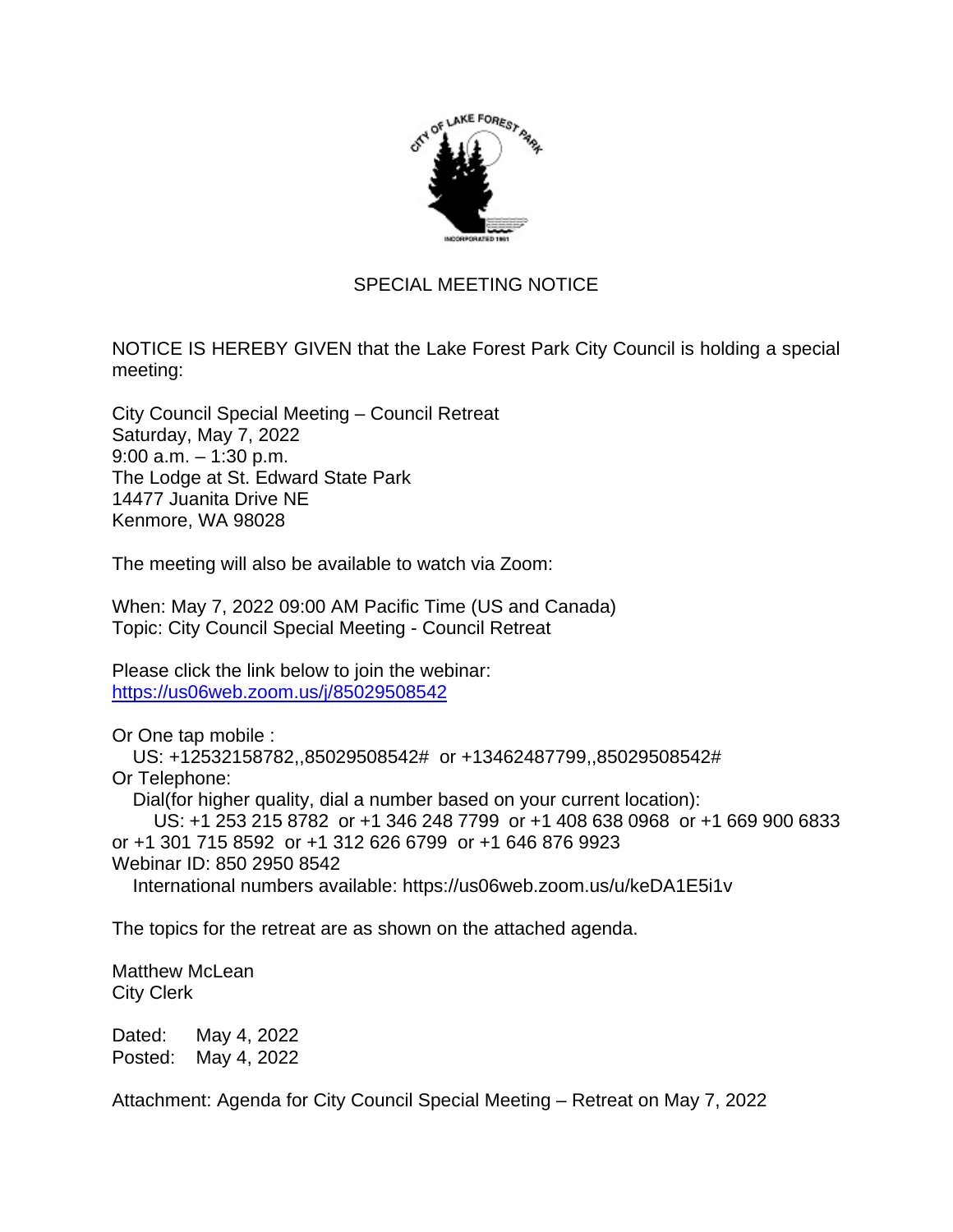

**City of Lake Forest Park CITY COUNCIL RETREAT SATURDAY, May 7, 2022 9:00 a.m. – 1:30 p.m. The Lodge at St. Edward State Park 14477 Juanita Dr. NE Kenmore, WA 98028**

## **AGENDA**

| 9:00 a.m.    | <u>TOPIC</u><br>Welcome                    | <b>SPEAKER</b><br>Mayor Johnson                           |
|--------------|--------------------------------------------|-----------------------------------------------------------|
| 9:15 a.m.    | Setting the stage                          | Deputy Mayor French                                       |
| 9:45 a.m.    | 2016 Strategic Plan recap                  | City Administrator Hill                                   |
| $10:15$ a.m. | Regional Initiatives                       | City Administrator Hill                                   |
| 10:30 a.m.   | <b>Break</b>                               |                                                           |
| 10:45 a.m.   | Project Financing   Financial Resiliency   | City Administrator Hill<br><b>Finance Director Vaughn</b> |
| 11:30 a.m.   | <b>Break</b>                               |                                                           |
| 11:45 a.m.   | Working lunch   Council Goals & Priorities | Deputy Mayor French                                       |
| 1:30 p.m.    | Adjournment                                |                                                           |

To watch this meeting via Zoom, please see page 2.